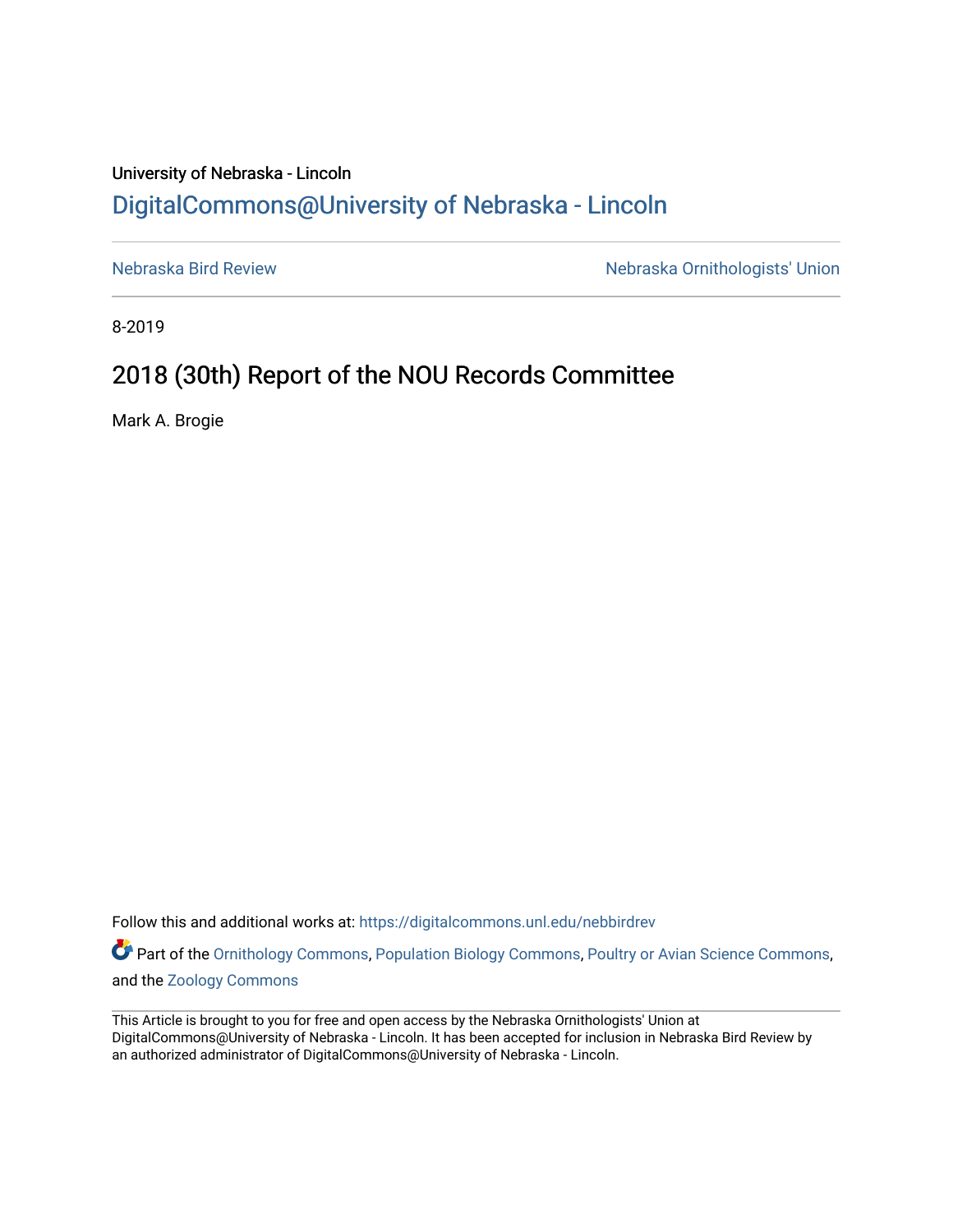## **2018 (30th) REPORT OF THE NOU RECORDS COMMITTEE**

Mark A. Brogie - NOU Records Committee Chairperson 508 Seeley Street Creighton, Nebraska 68729

The functions and methods of the Nebraska Ornithologists' Union Records Committee (NOURC) are described in its bylaws (NOURC 2010). The committee's purpose is to provide a procedure for documenting unusual bird sightings and to establish a list of all documented birds for Nebraska. Accidental and casual species for which the NOURC seeks documentation (NOURC Review List) can be found at the NOU website www.NOUbirds.org.

All records mentioned here are available to interested persons at the NOU archives at the University of Nebraska State Museum (UNSM), Lincoln, NE. Interested parties should contact the current NOU Librarian, whose address can be found in the latest issue of The Nebraska Bird Review (NBR).

## **NOURC Criteria for Accepted Records:**

In order for a record to be accepted, a minimum of six votes in favor is required with no more than one dissenting vote (NOURC 2010). Records in the following categories are classified as accepted:

- I-S a diagnostic, labeled specimen exists
- I-P diagnostic, labeled photographic evidence exists
- I-R a diagnostic, labeled recording exists
- II three or more independently written diagnostic documentations of the same bird exist
- III one or two independently written diagnostic documentations of the same bird exist

Each account of an accepted record includes a brief statement noting the species, class, date, location, and initial(s) of observers. This report summarizes all records accessioned in 2018, discusses any new additions to the state list, and reports any changes in firmness of data (i.e. placement in the above acceptance categories) of Nebraska birds. Additionally, the list reflects changes in frequency of occurrence, as determined by the NOU Records Committee, which reviewed records of bird occurrences in Nebraska for 2009 - 2018. Frequency of occurrence is indicated by the following terms (NOURC 2017):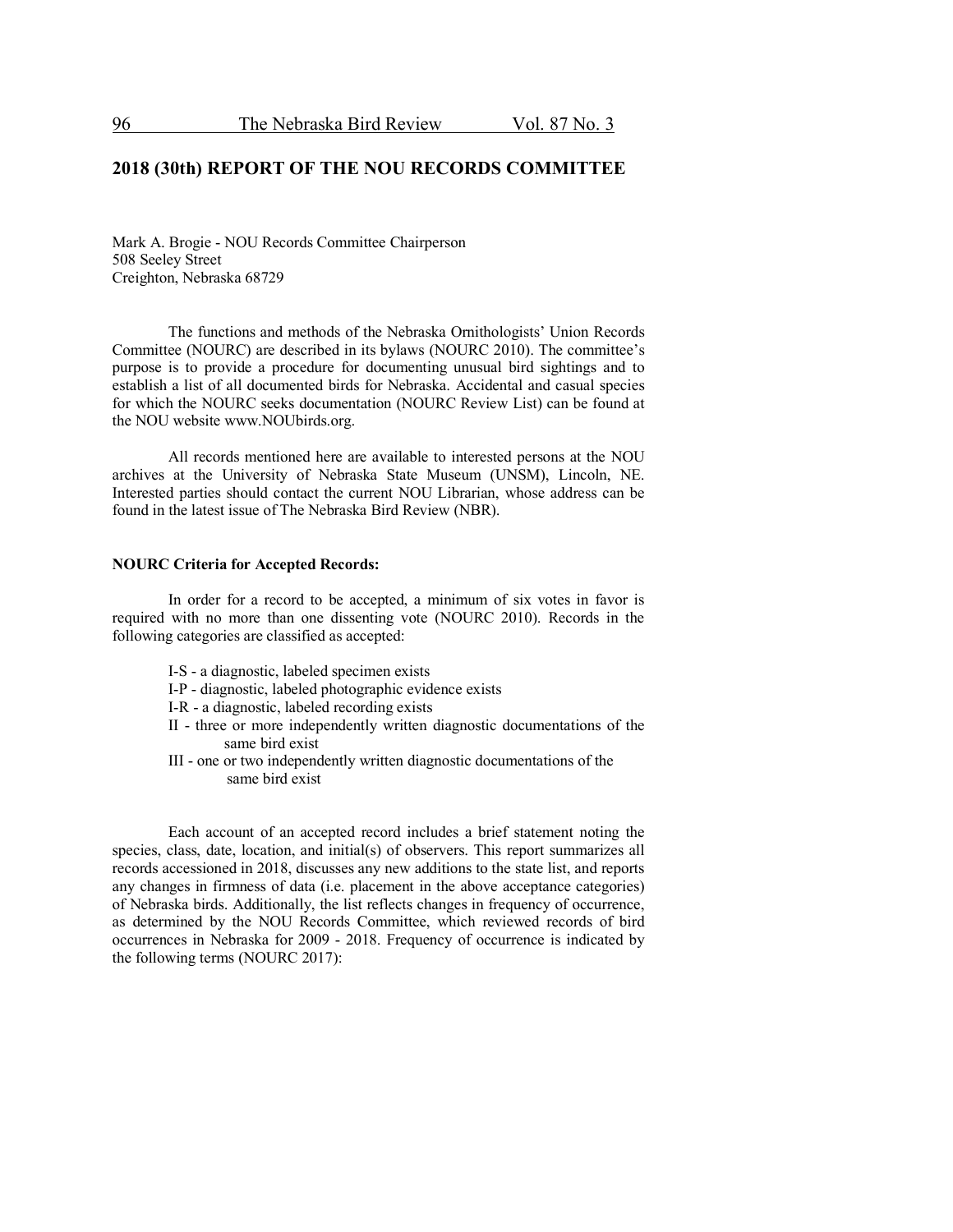Regular - acceptably reported in 9-10 of the past 10 years. Casual - acceptably reported in 4-7 of the past 10 years. Accidental - acceptably reported in 0-2 of the past 10 years. Extirpated - not acceptably reported in the past 50 years. Extinct - no longer found alive anywhere in the world.

The frequency of occurrence for any species that is acceptably reported in 3 or 8 of the last 10 years is discussed by the committee and placed in a category felt most appropriate by the committee.

With this report, the following changes are made to the "Official List of the Birds of Nebraska: 2017" (NOURC 2017).

## **Nebraska State List:**

The following includes all revisions made by the American Ornithological Society (Chesser et al. 2018) in 2018 including scientific name changes and taxonomic realignment that affect the current published "Official List of the Birds of Nebraska: 2017" (NOURC 2017, www.NOUbirds.org). This report includes all accounts submitted during the 2018 calendar year covering 187 records with accession numbers 1972 - 2158.

## **2018 Additions/Deletions to the "Official List of the Birds of Nebraska":**

There was one new species added in 2018. Fulvous Whistling-Duck (*Dendrocygna bicolor*) Accidental - Class 1-P.

With this addition, the "Official List of the Birds of Nebraska" stands at **463** species.

#### **2018 Changes in Frequency of Occurrence:**

- 1. Inca Dove (*Columbina inca*) changed from Casual to Accidental
- 2. Neotropic Cormorant (*Phalacrocorax brasilianus*) changed from Casual to Regular
- 3. White-eyed Vireo (*Vireo griseus*) changed from Casual to Regular
- 4. Bewick's Wren (*Thryomanes bewickii*) changed to Casual to Accidental
- 5. Black-throated Gray Warbler (*Setophaga nigrescens*) changed to Casual to Accidental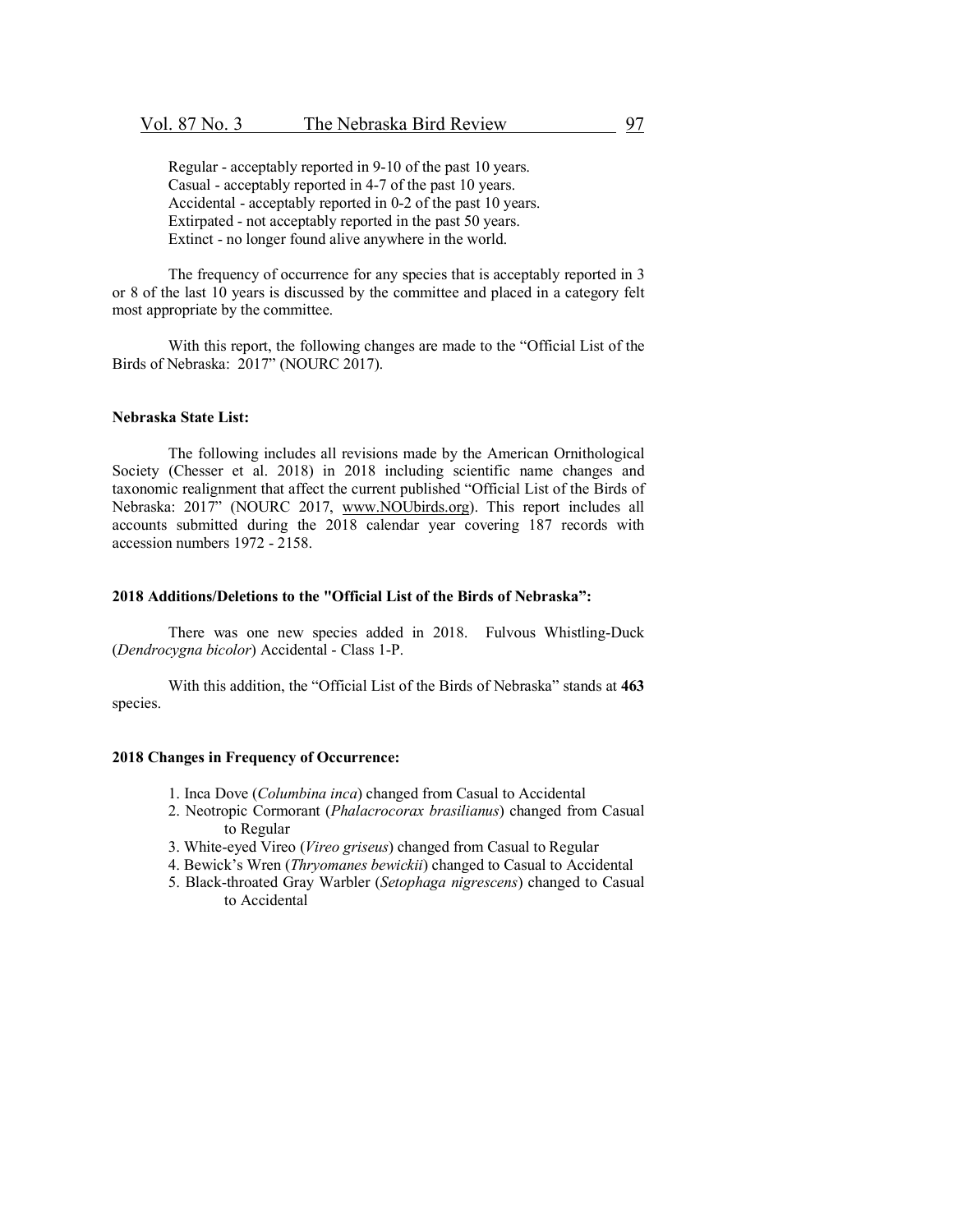## **Changes Involving Nebraska Species Due to Taxonomic Revisions:**

The Fifty-ninth supplement to the American Ornithological Society's Check-list of North American Birds (Chesser et al. 2018) effected the following changes to the "Official List" of Nebraska Birds.

The Hawks (Accipitridae) have a new subfamily classification and sequence. Nebraska species are now as follows:

> White-tailed Kite (*Elanus leucurus*) Swallow-tailed Kite (*Elanoides forficatus*) Golden Eagle (*Aquila chrysaetos*) Northern Harrier (*Circus hudsonius*) Sharp-shinned Hawk (*Accipiter striatus*) Cooper's Hawk (*Accipiter cooperii*) Northern Goshawk (*Accipiter gentilis*) Bald Eagle (*Haliaeetus leucocephalus*) Mississippi Kite (*Ictinia mississippiensis*) Harris's Hawk (*Parabuteo unicinctus*) Red-shouldered Hawk (*Buteo lineatus*) Broad-winged Hawk (*Buteo platypterus*) Swainson's Hawk (*Buteo swainsoni*) Zone-tailed Hawk (*Buteo albonotatus*) Red-tailed Hawk (*Buteo jamaicensis*) Rough-legged Hawk (*Buteo lagopus*) Ferruginous Hawk (*Buteo regalis*)

The woodpecker genus *Picoides* has been split. Genetic work has shown that the genus Picoides is polyphyletic. The changes to Nebraska species are now as follows, in this sequence.

> American Three-toed Woodpecker stays as (*Picoides dorsalis*) Downy Woodpecker (*Picoides pubescens* becomes *Dryobates pubescens*) Hairy Woodpecker (*Picoides villosus* becomes *Dryobates villosus*)

The English name of *Perisoreus canadensis* has changed from Gray Jay to Canada Jay.

The sparrow genus *Ammodramus* has been split. *Centronyx* and *Ammospiza* were considered congeneric with *Ammodramus*, but genetic data indicate that *Ammodramus* as previously constituted was polyphyletic and that these species are not true *Ammodramus*. As a result, North America now has only one species in the genus *Ammodramus*: Grasshopper Sparrow (*Ammodramus savannarum*).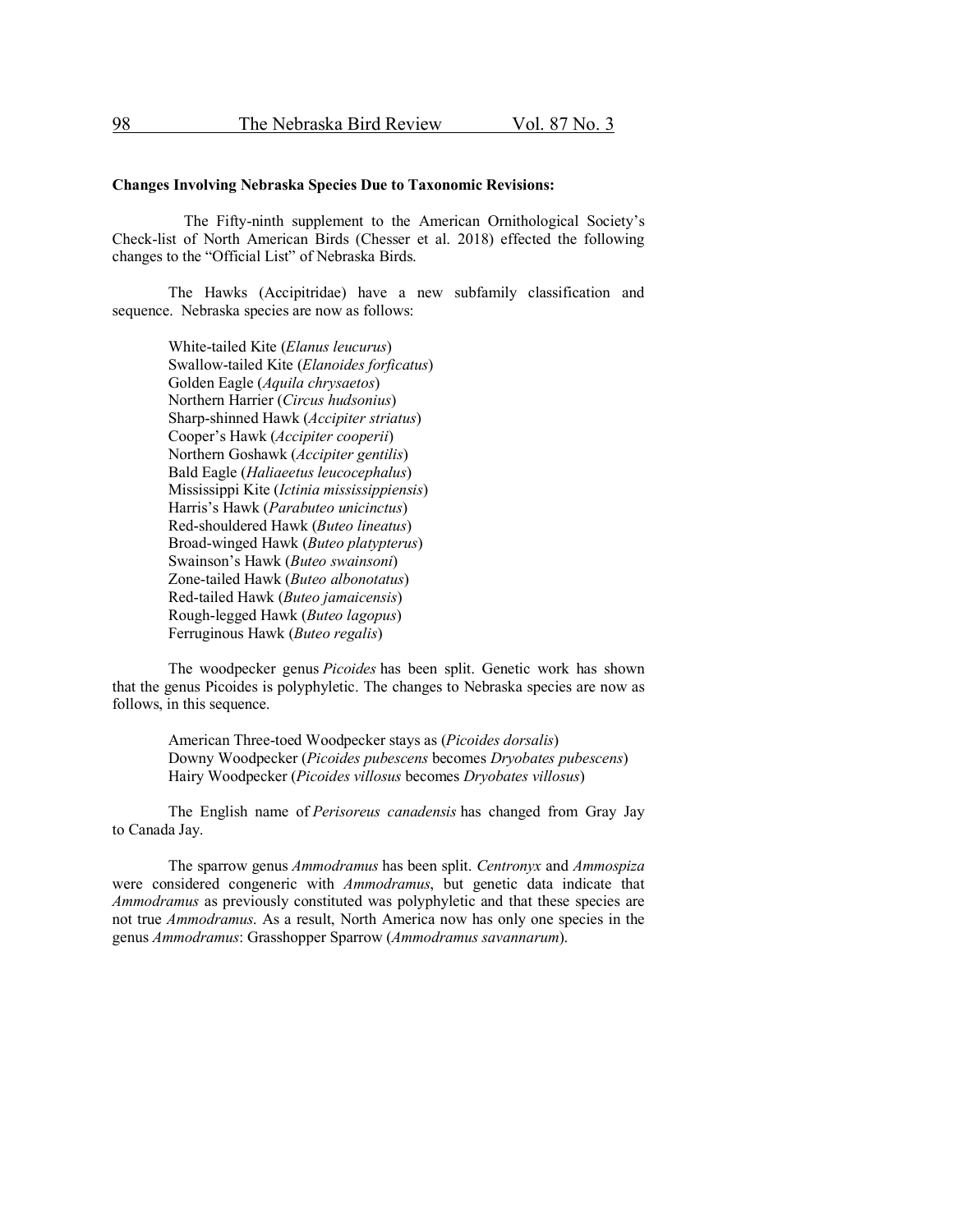Nebraska species affected by this change are as follows:

LeConte's Sparrow (*Ammodramus leconteii* becomes *Ammospiza leconteii*) Nelson's Sparrow (*Ammodramus nelsoni* becomes *Ammospiza nelsoni*) Baird's Sparrow (*Ammodramus bairdii* becomes *Centronyx bairdii*) Henslow's Sparrow (*Ammodramus henslowii* becomes *Centronyx henslowii*)

## **NOURC Accepted Records (Received in 2018):**

Black-bellied Whistling-Duck (*Dendrocygna autumnalis*) Three birds were photographed (Class 1-P, EMB) 19 June 2018 near Atkinson, Holt County. Accession # 2082.

> A single bird found at Cody Park in North Platte, Lincoln Co. was well documented.

- 1. Description (Class III, MS) 23 June 2018. Accession # 2084.
- 2. Photograph (Class 1-P, BE) 25 June 2018. Accession # 2087.
- 3. Photograph (Class 1-P, JGJ) 28 June 2018. Accession # 2104.
- 4. Photograph (Class 1-P, WF) 30 June 2018. Accession # 2105.
- 5. Photograph (Class 1-P, BB) 01 July 2018. Accession # 2106.
- 6. Photograph (Class 1-P, BW) 03 July 2018. Accession # 2107.

Additionally, two birds were discovered Holmes Lake, Lancaster County were documented.

- 7. Photograph (Class 1-P, SM) 07 September 2018. Accession # 2111.
- 8. Photograph (Class 1-P, MW) 07 September 2018. Accession # 2112.
- 9. Photograph (Class 1-P, BP) 07 September 2018. Accession # 2113
- 10. Photograph (Class 1-P, BR) 07 September 2018. Accession # 2114.

## Fulvous Whistling-Duck (*Dendrocygna bicolor*)

A Nebraska first was a group of four birds discovered (MH) 05 June 2018

at Wagon Train RA, Lancaster County, that were extensively photographed.

- 1. Photograph (Class 1-P, JGJ) 05 June 2018. Accession # 2051.
- 2. Photograph (Class 1-P, MW) 05 June 2018. Accession # 2052.
- 3. Photograph (Class 1-P, BP) 06 June 2018. Accession # 2053.
- 4. Photograph (Class 1-P, CV) 06 June 2018. Accession # 2054.
- 5. Photograph (Class 1-P, DL) 06 June 2018. Accession # 2055.
- 6. Photograph (Class 1-P, EMB) 06 June 2018. Accession # 2056.
- 7. Photograph (Class 1-P, EJ) 06 June 2018. Accession # 2057.
- 8. Photograph (Class 1-P, JJJ) 06 June 2018. Accession # 2058.
- 9. Photograph (Class 1-P, JC) 06 June 2018. Accession # 2059.
- 10. Photograph (Class 1-P, JR) 06 June 2018. Accession # 2060.
- 11. Photograph (Class 1-P, MAB) 06 June 2018. Accession # 2061.
- 12. Photograph (Class 1-P, MB) 06 June 2018. Accession # 2062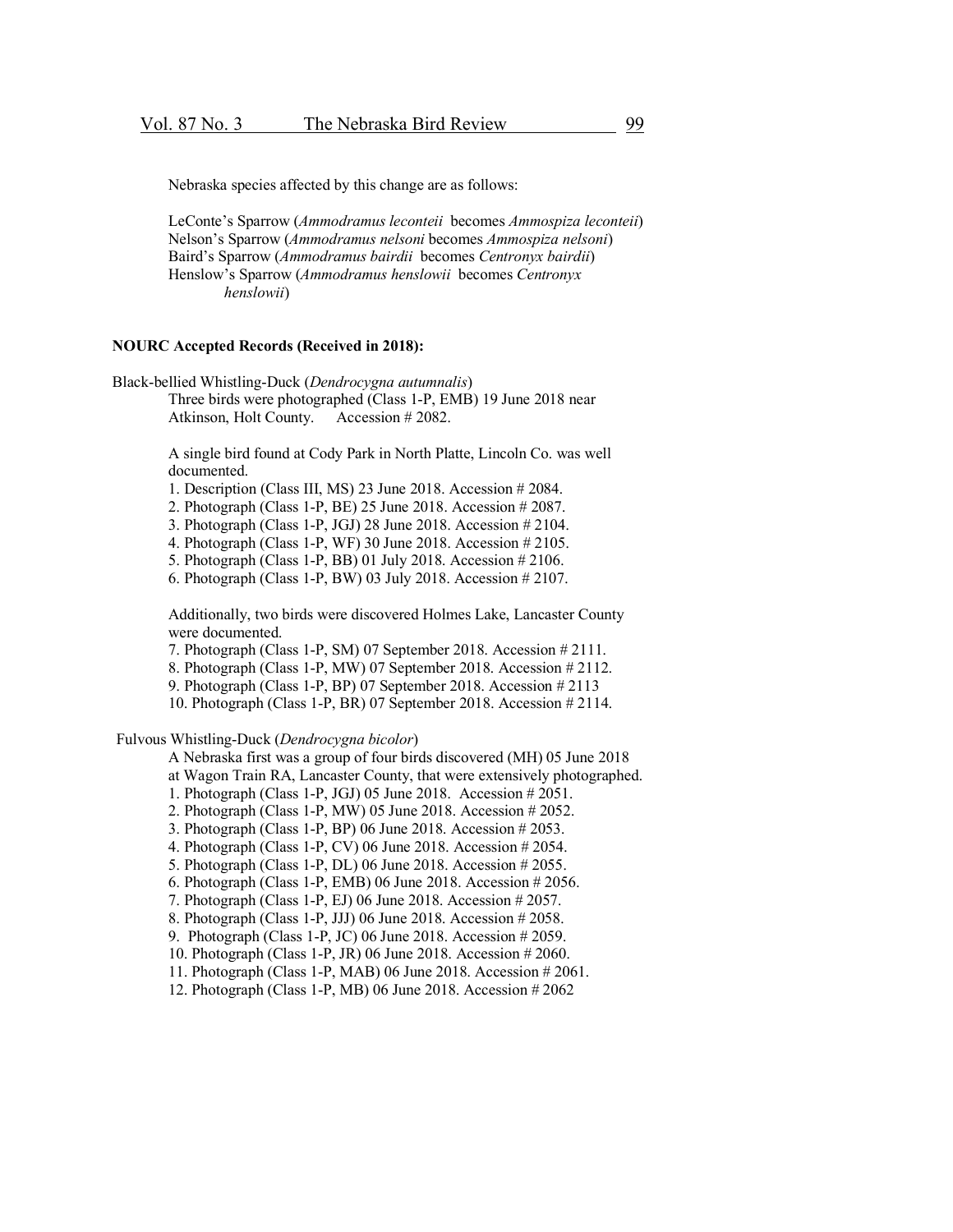13. Photograph (Class 1-P, RuS) 06 June 2018. Accession # 2063. 14. Photograph (Class 1-P, SM) 06 June 2018. Accession # 2064. 15. Photograph (Class 1-P, ShM) 06 June 2018. Accession # 2065. 16. Photograph (Class 1-P, SK) 06 June 2018. Accession # 2066. 17. Photograph (Class 1-P, TG) 06 June 2018. Accession # 2067. 18. Photograph (Class 1-P, ER) 07 June 2018. Accession # 2068. 19. Photograph (Class 1-P, RS) 07 June 2018. Accession # 2069. 20. Photograph (Class 1-P, EA) 09 June 2018. Accession # 2070. 21. Photograph (Class 1-P, EW) 09 June 2018. Accession # 2071. 22. Photograph (Class 1-P, JGJ) 09 June 2018. Accession # 2072. 23. Photograph (Class 1-P, JS) 09 June 2018. Accession # 2073. 24. Photograph (Class 1-P, MW) 09 June 2018. Accession # 2074. 25. Photograph (Class 1-P, WF) 09 June 2018. Accession # 2075. 26. Photograph (Class 1-P, KM) 10 June 2018. Accession # 2076. 27. Photograph (Class 1-P, GJ) 10 June 2018. Accession # 2077. 28. Photograph (Class 1-P, JN) 12 June 2018. Accession # 2078. 29. Photograph (Class 1-P, BB) 16 June 2018. Accession # 2079. 30. Photograph (Class 1-P, SB) 16 June 2018. Accession # 2080. 31. Photograph (Class 1-P, NS) 17 June 2018. Accession # 2081. 32. Photograph (Class 1-P, RuS) 22 June 2018. Accession # 2083.

33. Photograph (Class 1-P, KC) 24 June 2018. Accession # 2088.

#### Harlequin Duck (*Histrionicus histrionicus*)

An immature male bird discovered at Summit Lake SRA, Burt County, in December2017 continued into January 2018.

- 1. Photograph (Class 1-P, BP) 01 January 2018. Accession # 1972.
- 2. Photograph (Class 1-P, GR) 01 January 2018. Accession # 1973.
- 3. Photograph (Class 1-P, MB) 01 January 2018. Accession # 1974.
- 4. Photograph (Class 1-P, SM) 01 January 2018. Accession # 1975.
- 5. Photograph (Class 1-P, SB) 01 January 2018. Accession # 1976.
- 6. Photograph (Class 1-P, KH) 02 January 2018. Accession # 1979.
- 7. Photograph (Class 1-P, RuS) 02 January 2018. Accession # 1980
- 8. Photograph (Class 1-P, JR) 03 January 2018. Accession # 1981.
- 9. Photograph (Class 1-P, WF) 03 January 2018. Accession # 1982.
- 10. Photograph (Class 1-P, IH,PH) 04 January 2018. Accession # 1983.

## Black-chinned Hummingbird (*Archilochus alexandri*)

1. An adult male was photographed (Class 1-P, MaS) 25 July 2018 in Gering, Scotts Bluff County. Accession # 2158.

Anna's Hummingbird (*Calypte anna*)

A male visiting a feeder south of Fremont, Saunders County was well documented, providing Nebraska's fourth accepted record.

- 1. Photograph (Class 1-P, TH) 03 October, 2018. Accession # 2121.
- 2. Photograph (Class 1-P, MAB) 06 October, 2018. Accession # 2123.
- 3. Photograph (Class 1-P, EMB) 06 October, 2018. Accession # 2124.
- 4. Photograph (Class 1-P, JGJ) 06 October, 2018. Accession # 2125.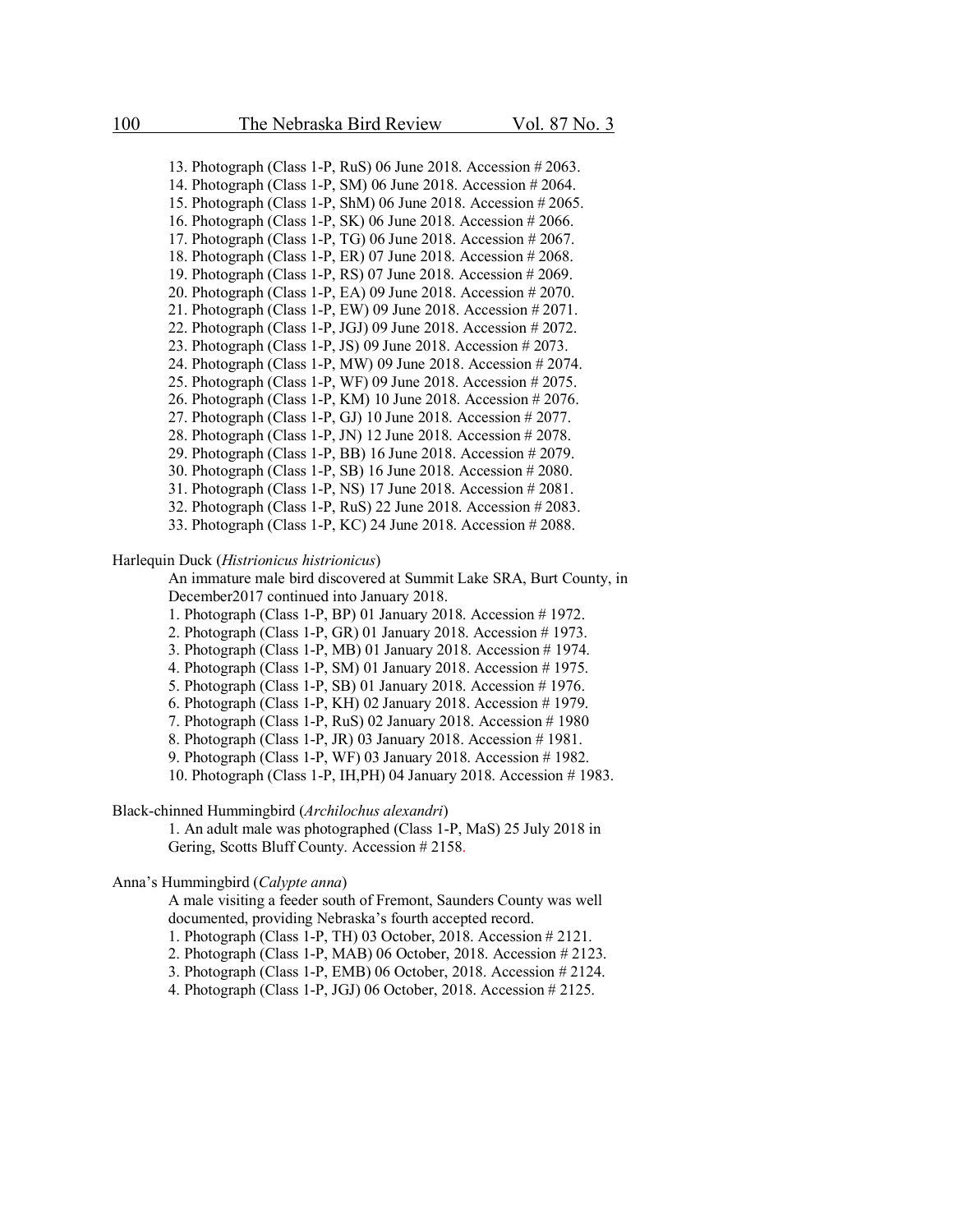- 5. Photograph (Class 1-P, JR) 07 October, 2018. Accession # 2126.
- 6. Photograph (Class 1-P, ShM) 07 October, 2018. Accession # 2127.
- 7. Photograph (Class 1-P, MW) 07 October, 2018. Accession # 2128.

#### Mew Gull (*Larus canus*)

1. An alternate adult was observed (Class 1-P, NA) 15 January 2018 at Lake McConaughy SRA, Keith County. Accession # 1986.

Additionally, an adult bird was discovered at Branched Oak SRA, Lancaster County.

2. Photograph (Class 1-P, NA) 11 March 2018. Accession # 1997.

3. Photograph (Class 1-P, MW) 11 March 2018. Accession # 1998.

Martin Bay at Lake McConaughy, Keith County was the location of another sighting in April.

4. Photograph (Class 1-P, NA) 21 April 2018. Accession # 2005.

#### Reddish Egret (*Egretta rufescens*)

A bird discovered at the Alda Bridge Overlook, Hall County, was well documented. This represents Nebraska's third record for the species.

- 1. Photograph (Class 1-P, JN) 23 June 2018. Accession # 2085.
- 2. Photograph (Class 1-P, MS) 23 June 2018. Accession # 2086.
- 3. Photograph (Class 1-P, BP) 24 June 2018. Accession # 2089.
- 4. Photograph (Class 1-P, EMB) 24 June 2018. Accession # 2090.
- 5. Photograph (Class 1-P, ER) 24 June 2018. Accession # 2091.
- 6. Photograph (Class 1-P, JGJ) 24 June 2018. Accession # 2092.
- 7. Photograph (Class 1-P, MW) 24 June 2018. Accession # 2093.
- 8. Photograph (Class 1-P, PR) 24 June 2018. Accession # 2094.
- 9. Photograph (Class 1-P, RF) 24 June 2018. Accession # 2095.
- 10. Photograph (Class 1-P, RuS) 24 June 2018. Accession # 2096.
- 11. Photograph (Class 1-P, CCh) 24 June 2018. Accession # 2097.
- 12. Photograph (Class 1-P, JC) 24 June 2018. Accession # 2098.
- 13. Photograph (Class 1-P, ShM) 24 June 2018. Accession # 2099.
- 14. Photograph (Class 1-P, AF) 25 June 2018. Accession # 2100.
- 15. Photograph (Class 1-P, WF) 26 June 2018. Accession # 2101.
- 16. Photograph (Class 1-P, JJJ) 26 June 2018. Accession # 2102.
- 17. Photograph (Class 1-P, JR) 26 June 2018. Accession # 2103.

## Band-tailed Pigeon (*Patagioenas fasciata*)

A single bird coming to a feeder in rural Hall County was well documented.

- 1. Photograph (Class 1-P, MW) 22 May 2018. Accession # 2041.
- 2. Photograph (Class 1-P, EMB) 23 May 2018. Accession # 2043.
- 3. Photograph (Class 1-P, MAB) 23 May 2018. Accession # 2044.
- 4. Photograph (Class 1-P, ShM) 23 May 2018. Accession # 2045.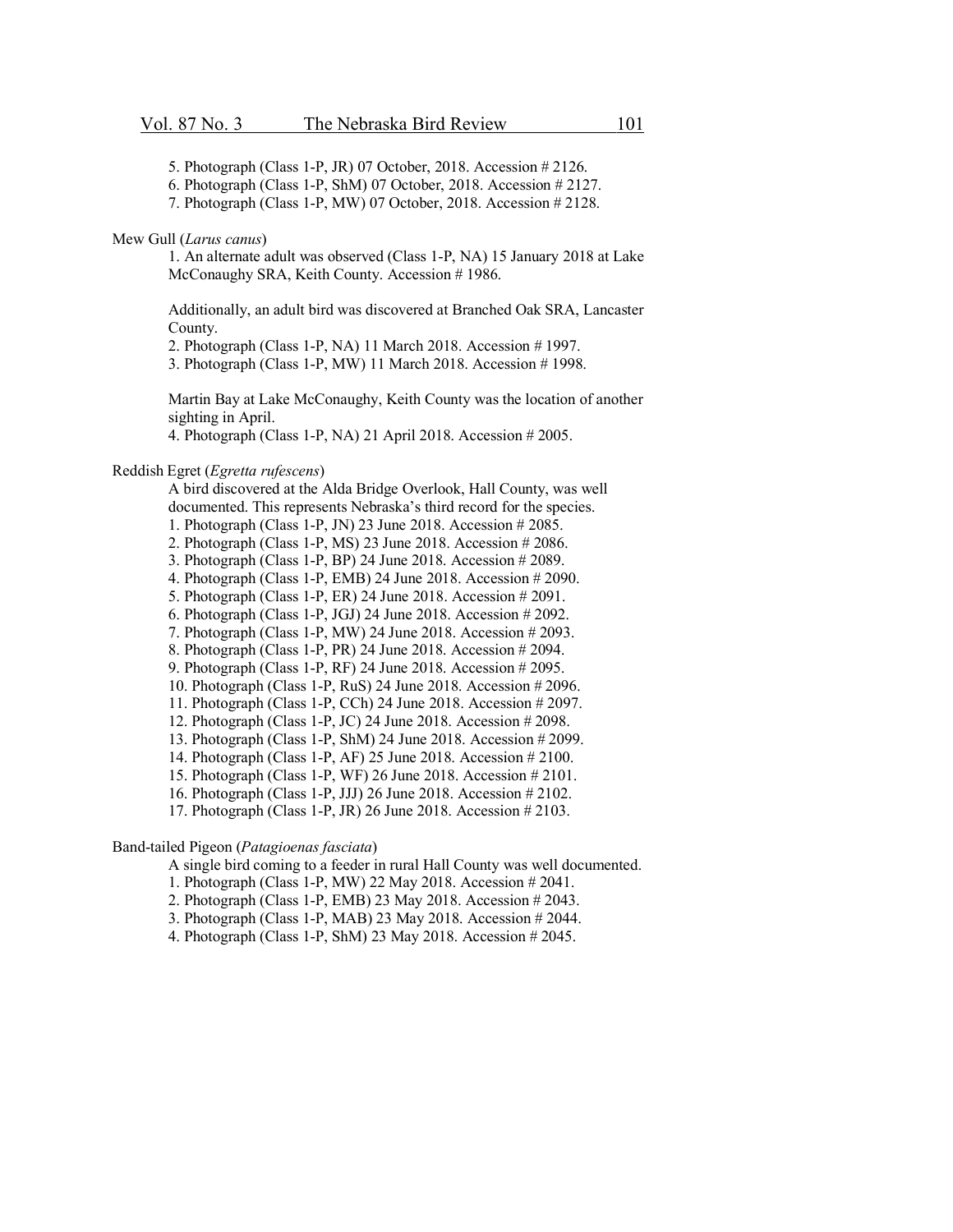Red-throated Loon (*Gavia stellata*)

1. An adult bird was observed (Class 1-P, MW) 17 March 2018 at Branched Oak SRA, Lancaster County. Accession # 1999.

Yellow Rail (*Coturnicops noveboracensis*)

1. A description (Class III, JGJ) was received of a bird observed 21 April, 2018 at Jack Sinn Memorial WMA, Lancaster County. Accession # 2006.

## Common Gallinule (*Gallinula galeata*)

One of two immature birds discovered (BaP,LP) at LaPlatte Bottoms, Sarpy Co. was well documented.

1. Photograph (Class 1-P, EMB) 27 October 2018. Accession # 2140.

2. Photograph (Class 1-P, BP) 27 October 2018. Accession # 2141.

3. Photograph (Class 1-P, JR) 27 October 2018. Accession # 2142.

4. Photograph (Class 1-P, MW) 27 October 2018. Accession # 2143.

Another sighting was that of an immature bird at North Lake Basin WMA, Seward County.

5. Photograph (Class 1-P, JGJ) 31 October 2018. Accession # 2144.

6. Photograph (Class 1-P, JJJ) 01 November 2018. Accession # 2145.

#### Red-naped Sapsucker (*Sphyrapicus nuchalis*)

An adult male discovered at Plum Creek Valley WMA, Brown County was well documented.

1. Photograph (Class 1-P, WF) by the initial observer 15 September 2018. Accession # 2116.

2. Photograph (Class 1-P, BP) 16 September 2018. Accession # 2117.

3. Photograph (Class 1-P, MC) 16 September 2018. Accession # 2119.

4. Photograph (Class 1-P, RH) 16 September 2018. Accession # 2122.

Gray Flycatcher (*Empidonax wrightii*)

A single bird discovered at Oliver Reservoir SRA, Kimball County was well documented.

1. Photograph (Class 1-P, JR) 02 September 2018. Accession # 2109.

2. Photograph (Class 1-P, MW) 02 September 2018. Accession # 2110.

Vermillion Flycatcher (*Pyrocephalus rubinus*)

1. An adult female was photographed (Class 1-P, WF) 11 April 2018 at Buffalo County Lake, Buffalo County. Accession # 2003.

White-eyed Vireo (*Vireo griseus*)

1. A description (Class III, LaK) was received of a bird observed 01 May, 2018 at Holmes Lake, Lancaster County. Accession # 2012.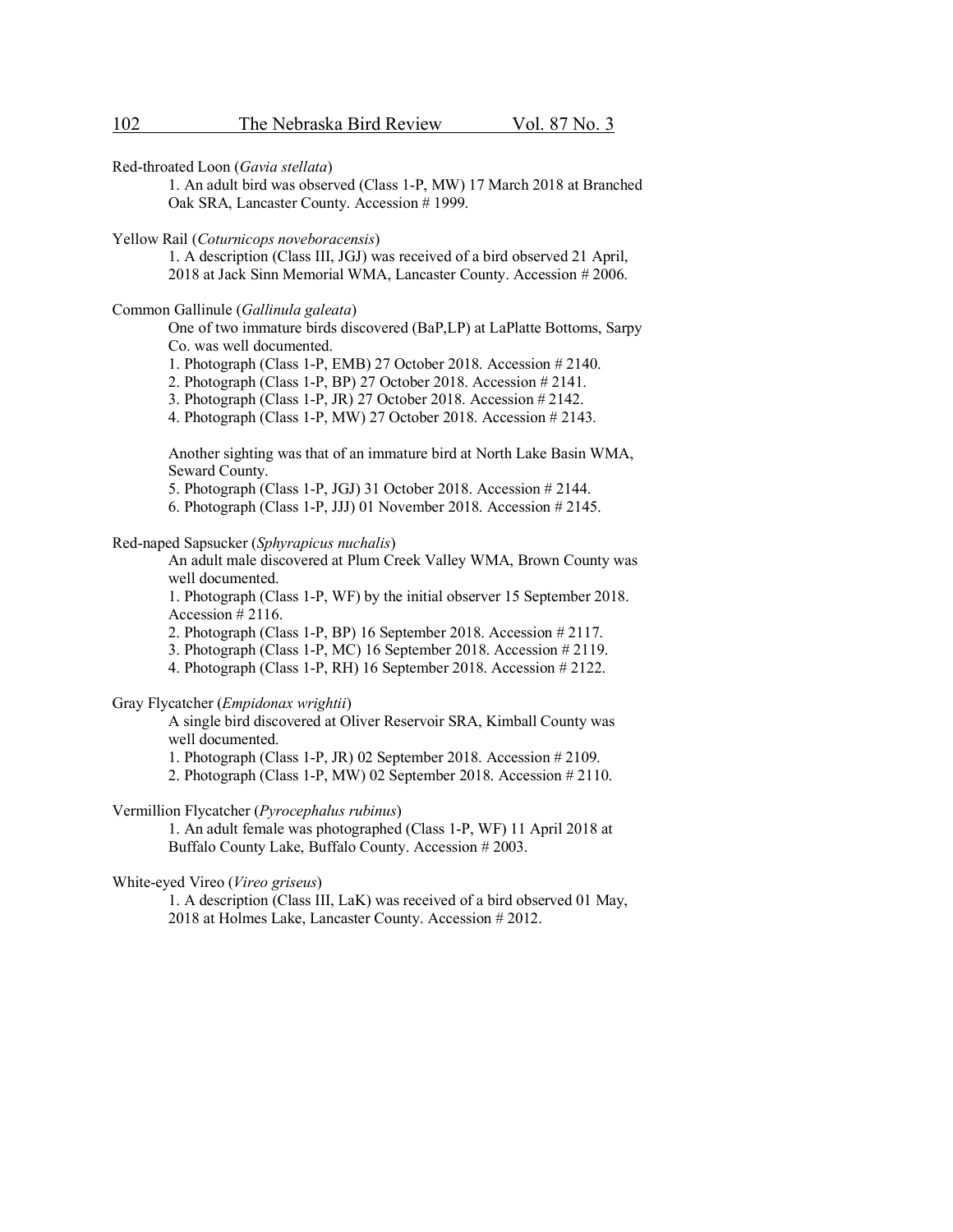Steller's Jay (*Cyanocitta stelleri*)

A single bird coming to a private feeder in the Wildcat Hills, Scotts Bluff County was well documented.

1. Photograph (Class 1-P, CC) by the initial observer 08 October 2018. Accession # 2129.

2. Photograph (Class 1-P, EMB) 11 October 2018. Accession # 2131.

3. Photograph (Class 1-P, PR) 11 October 2018. Accession # 2132.

4. Photograph (Class 1-P, ShM) 11 October 2018. Accession # 2133.

5. Photograph (Class 1-P, EMB) 12 October 2018. Accession # 2134.

6. Photograph (Class 1-P, JR) 20 October 2018. Accession # 2136.

7. Photograph (Class 1-P, ER) 21 October 2018. Accession # 2137.

8. Photograph (Class 1-P, EMB) 31 December 2018. Accession # 2156.

Mountain Chickadee (*Poecile gambeli*)

1. A single bird was observed (Class 1-P, EMB) 31 December 2018 coming to a feeder in Gering, Scotts Bluff County. Accession # 2157.

Varied Thrush (*Ixoreus naevius*)

A single male found in a yard in Lincoln, Lancaster County was well documented.

1. Photograph (Class I-P, CV) 13 November 2018. Accession # 2149.

2. Photographs (Class 1-P, ShM) 17 November 2018. Accession # 2150.

3. Photograph (Class 1-P, EMB) 18 November 2018. Accession # 2151.

4. Photograph (Class 1-P, MW) 18 November 2018. Accession # 2152.

- 5. Photograph (Class 1-P, BP) 23 November 2018. Accession # 2153.
- 6. Photograph (Class 1-P, CV) 15 December 2018. Accession # 2155.

Evening Grosbeak (*Coccothraustes vespertinus*)

1. A single male was observed (Class 1-P, DW, MW) 01 January 2018 at a feeder in Hay Springs, Sheridan County. Accession # 1978. 2. A single female was observed (Class 1-P, CN via CK) 03 May 2018 at a feeder in Elmwood, Cass County. Accession # 2013.

White-winged Crossbill (*Loxia leucoptera*)

Multiple documentations were received of birds present at the New Lutheran Cemetery in Norfolk, Madison County.

- 1. Photograph (Class I-P, BP) 03 February 2018. Accession # 1988.
- 2. Photograph (Class I-P, MW) 04 February 2018. Accession # 1989.
- 3. Photograph (Class I-P, EMB) 08 February 2018. Accession # 1990.
- 4. Photograph (Class I-P, JR) 17 February 2018. Accession # 1992.
- 5. Photograph (Class I-P, LK) 17 February 2018. Accession # 1993.
- 6. Photograph (Class I-P, ShM) 17 February 2018. Accession # 1994.
- 7. Photograph (Class I-P, WF) 18 February 2018. Accession # 1995.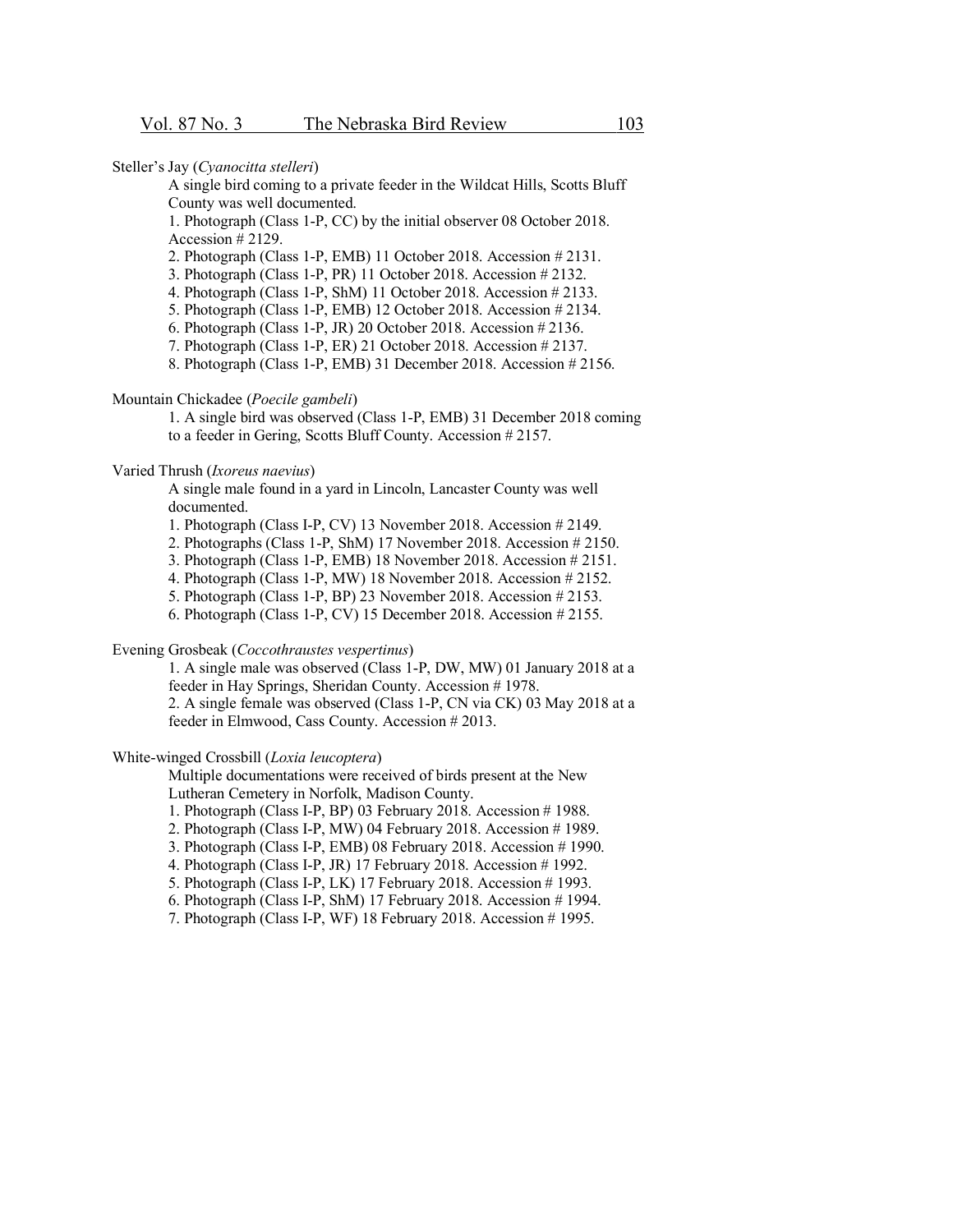Additional 2018 records:

8. Two birds were observed (Class I-P, JO) at a feeder 27 March 2018 at Ogallala, Keith County. Accession # 2000.

9. A description (Class III, BH) was received of a bird coming to a feeder on 04 May 2018 in South Sioux City, Dakota County. Accession # 2015.

Swainson's Warbler (*Limnothlypis swainsonii*)

The second accepted record for this species in Nebraska was discovered at Wilderness Park, Lancaster County, and (although only a one-day wonder) was well documented.

1. Recording by initial observer (Class 1-R, RuS) 15 May 2018. Accession # 2027.

2. Photograph (Class 1-P, DL) 15 May 2018. Accession # 2028.

3. Photograph (Class 1-P, ER) 15 May 2018. Accession # 2029.

4. Photograph (Class 1-P, MW) 15 May 2018. Accession # 2030.

- 5. Photograph (Class 1-P, JGJ) 15 May2018. Accession # 2031.
- 6. Photograph (Class 1-P, MAB) 15 May 2018. Accession # 2032.
- 7. Photograph (Class 1-P, ShM) 15 May 2018. Accession # 2033.
- 8. Photograph (Class 1-P, SS) 15 May 2018. Accession # 2034.
- 9. Photograph (Class 1-P, JC) 15 May 2018. Accession # 2035.

## Connecticut Warbler (*Oporornis agilis*)

1. A written description and photographs (Class III, MW) were received of a bird observed 13 May 2018 at Wilderness Park, Lancaster County. The photographs provided were not sufficient for stand-alone approval. Accession # 2026.

## Hooded Warbler (*Setophaga citrina*)

An adult male discovered at Gilbert-Baker WMA, Sioux County, was documented by multiple written descriptions. \*

- 1. Description (Class III, GR) 20 May 2018. Accession # 2037.
- 2. Description (Class III, KG) 20 May 2018. Accession # 2038.
- 3. Description (Class III, MU) 20 May 2018. Accession # 2039.
- 4. Description (Class III, RuS) 20 May 2018. Accession # 2040.
- \* The above four records will have a Class II designation as three or more independently written diagnostic documentations of the same bird exist.

An additional sighting was that of an adult male at Pawnee SRA, Lancaster County.

- 5. Photograph (Class 1-P, MW) 22 May 2018. Accession # 2042.
- 6. Photograph (Class 1-P, EMB) 23 May 2018. Accession # 2046.
- 7. Photograph (Class 1-P, EJ) 23 May 2018. Accession # 2047.
- 8. Photograph (Class 1-P, MAB) 23 May 2018. Accession # 2048.
- 9. Photograph (Class 1-P, ShM) 23 May 2018. Accession # 2049.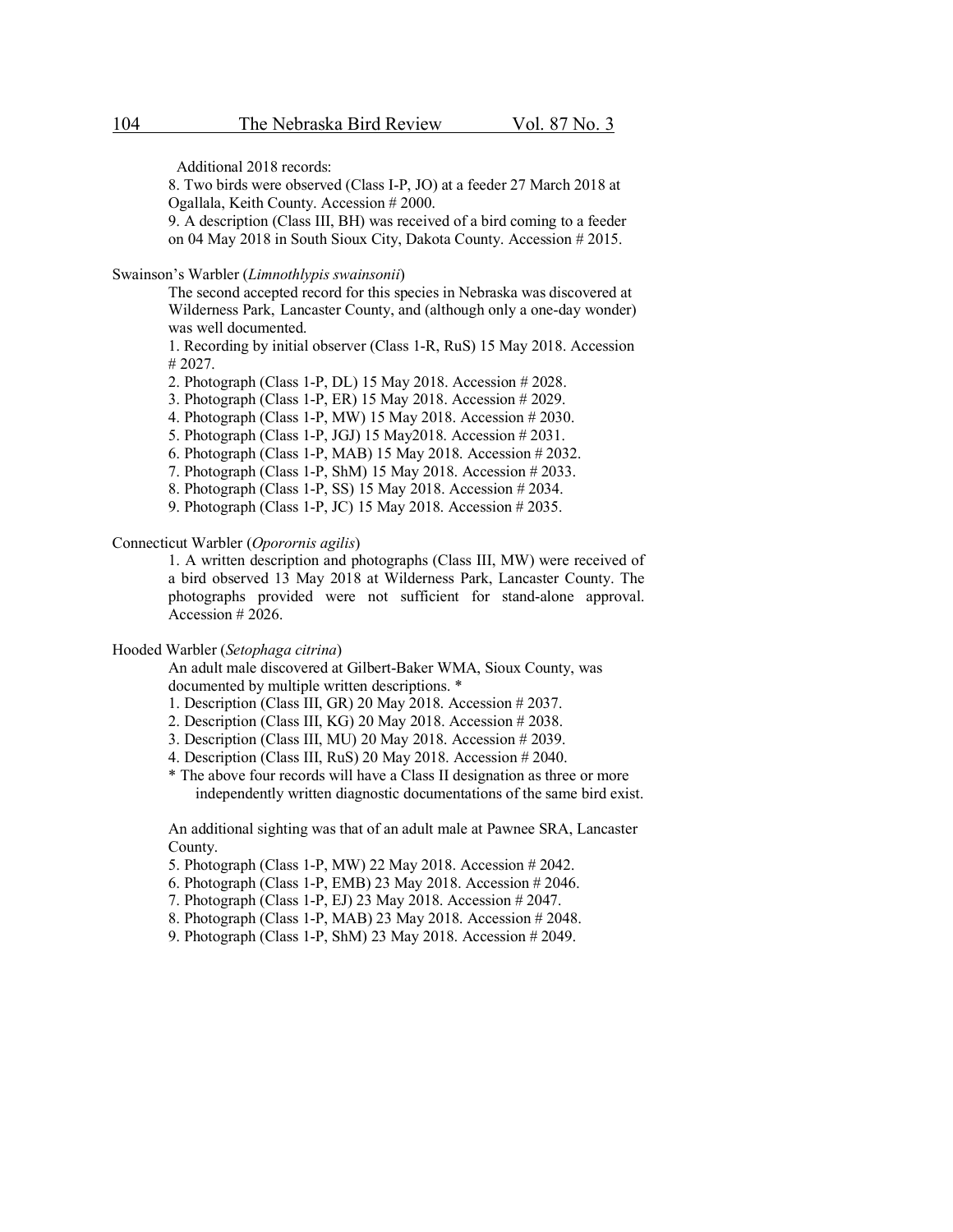Cape May Warbler (*Setophaga tigrina*)

1. A male bird was photographed (Class 1-P, CCh) 03 May 2018 in Grand Island, Hall County. Accession # 2014.

2. A female was photographed (Class 1-P, SK) 08 May 2018 at Wagon Train RA, Lancaster County. Accession # 2018.

A female bird observed at Walnut Grove Park, Douglas County was well documented.

3. Photograph (Class 1-P, BP) 09 May 2018. Accession # 2019.

4. Photograph (Class 1-P, KK) 10 May 2018. Accession # 2020.

5. Photograph (Class 1-P, MW) 10 May 2018. Accession # 2021.

6. A male was photographed (Class 1-P, JGJ) 11 May 2018 at Platte River SP, Cass County. Accession # 2024.

7. A male was photographed (Class 1-P, MAB) 15 May 2018 at Grove Lake WMA, Antelope County. Accession #2036.

#### Prairie Warbler (*Helmitheros vermivorum*)

A singing male was discovered at Spring Park, Lake McConaughy, Keith County.

1. Photograph (Class 1-P, JoS) 30 April 2018. Accession # 2010.

2. Photograph (Class 1-P, CS) 30 April 2018. Accession # 2011.

#### **NOURC Unaccepted Records:**

Records in the following categories are considered unaccepted (NOURC 2010):

IV - probably correct, but not beyond reasonable doubt.

V - a record with insufficient evidence to support the identification claimed.

VI - a probable released or escaped bird or mistaken identification.

Each account of an unaccepted record includes a brief statement noting the species, class, date, location, and reasons for the committee's non-acceptance of the record.

#### **NOURC Unaccepted Records (Received in 2018):**

Mute Swan (*Cygnus olor*)

Several committee members questioned the following records, due to the lack of detailed descriptions and features of the bird relating to possible wild origin.

1. Photograph (Class VI) of an adult bird 13 January 2018 at Lakeside Park, Douglas County. Accession # 1985.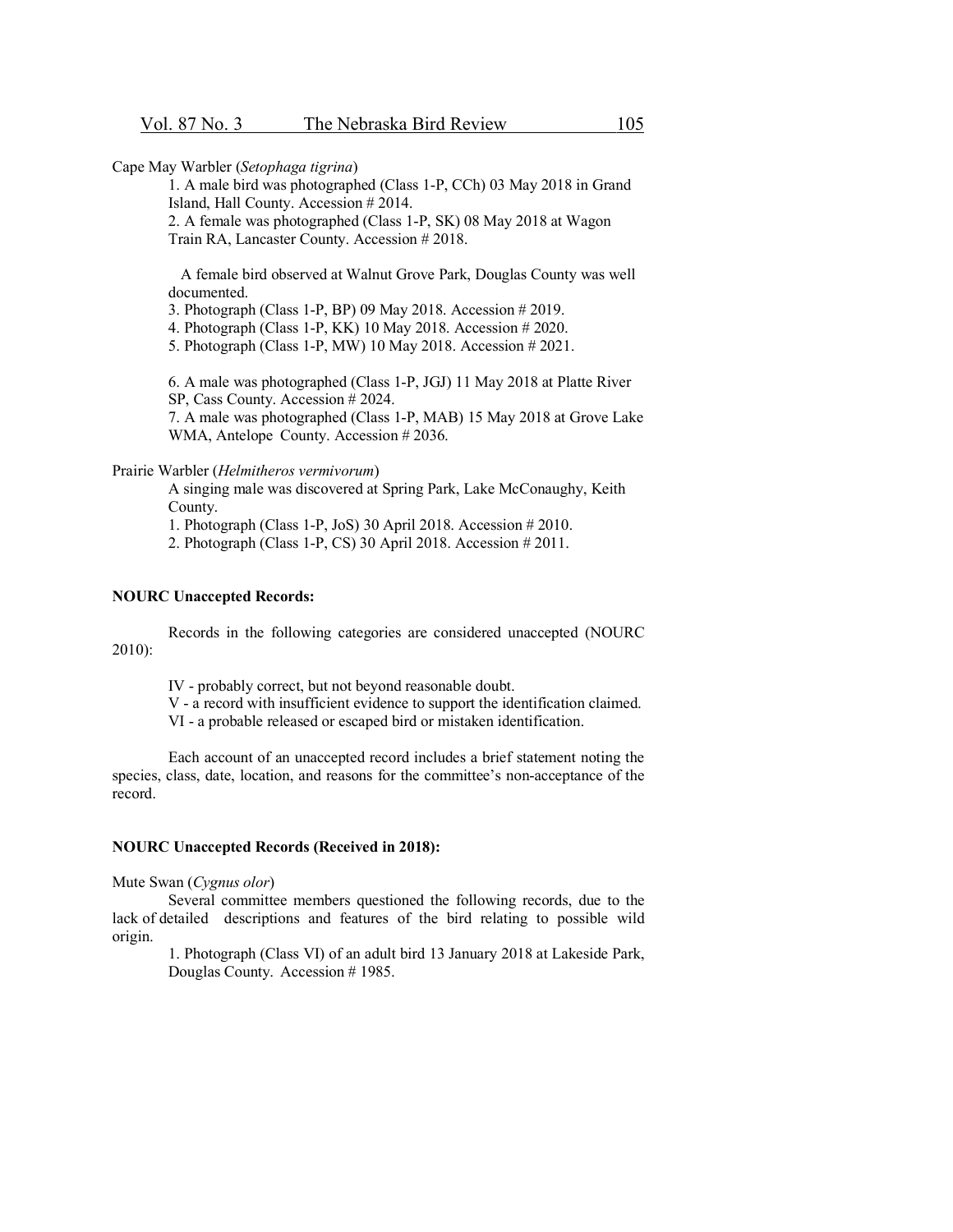2. Photograph (Class VI) of an adult bird 18 January 2018 at Lakeside Park, Douglas County. Accession # 1987.

3. Photograph (Class VI) of an adult bird 05 April 2018 at North Park, Phelps County. Accession # 2001.

4. Photograph (Class VI) of an adult bird 13 November 2018 at Zorinsky Lake, Douglas County. Accession # 2147.

## Black-chinned Hummingbird (*Archilochus alexandri*)

1. Photographs of a single bird in Scotts Bluff Co., 19 September 2018 were considered inconclusive for acceptance. Class V - Accession # 2118.

#### Black-legged Kittiwake (*Rissa tridactyla*)

1. A description of a single bird observed 02 October 2018 at Zorinsky Lake, Douglas County, was considered inconclusive for acceptance. Class V - Accession # 2120.

## Arctic Tern (*Sterna paradisaea*)

1. Photographs/description of a single bird observed 13 May 2018 at Lake McConaughy spillway, Keith County, was deemed inconclusive for acceptance. Class IV - Accession # 2025.

## Red-throated Loon (*Gavia stellata*)

1. A description of a single bird seen 12 April 2018 at Branched Oak SRA, Lancaster County, was suggestive of the species but lacked in detail for acceptance. Class V - Accession # 2004.

2. Photographs of several birds observed 27 October, 2018 at Calamus Reservoir, Garfield County, were very suggestive, but were deemed inconclusive for acceptance. Class V - Accession  $\#2139$ .

Yellow-billed Loon (*Gavia adamsii*)

1. A description/photograph of a bird observed 10 April 2018 Pawnee Lake, Lancaster County, lacked detail for approval. Class VI - Accession # 2002.

#### Common Gallinule (*Gallinula galeata*)

1. A description of a bird observed 01 November 2018 at North Lake Basin WMA, Seward County, lacked in detail for acceptance. Class V - Accession # 2146.

Yellow Rail (*Coturnicops noveboracensis*)

1. A description of a bird observed 24 April, 2018 at Jack Sinn Memorial WMA, Lancaster County, was very suggestive of the species but lacked detail for acceptance. Class V - Accession # 2007.

2. A description of a bird observed 12 September 2018 at LaPlatte Bottoms, Sarpy County, was very suggestive of the species but lacked detail for acceptance. Class V - Accession # 2115.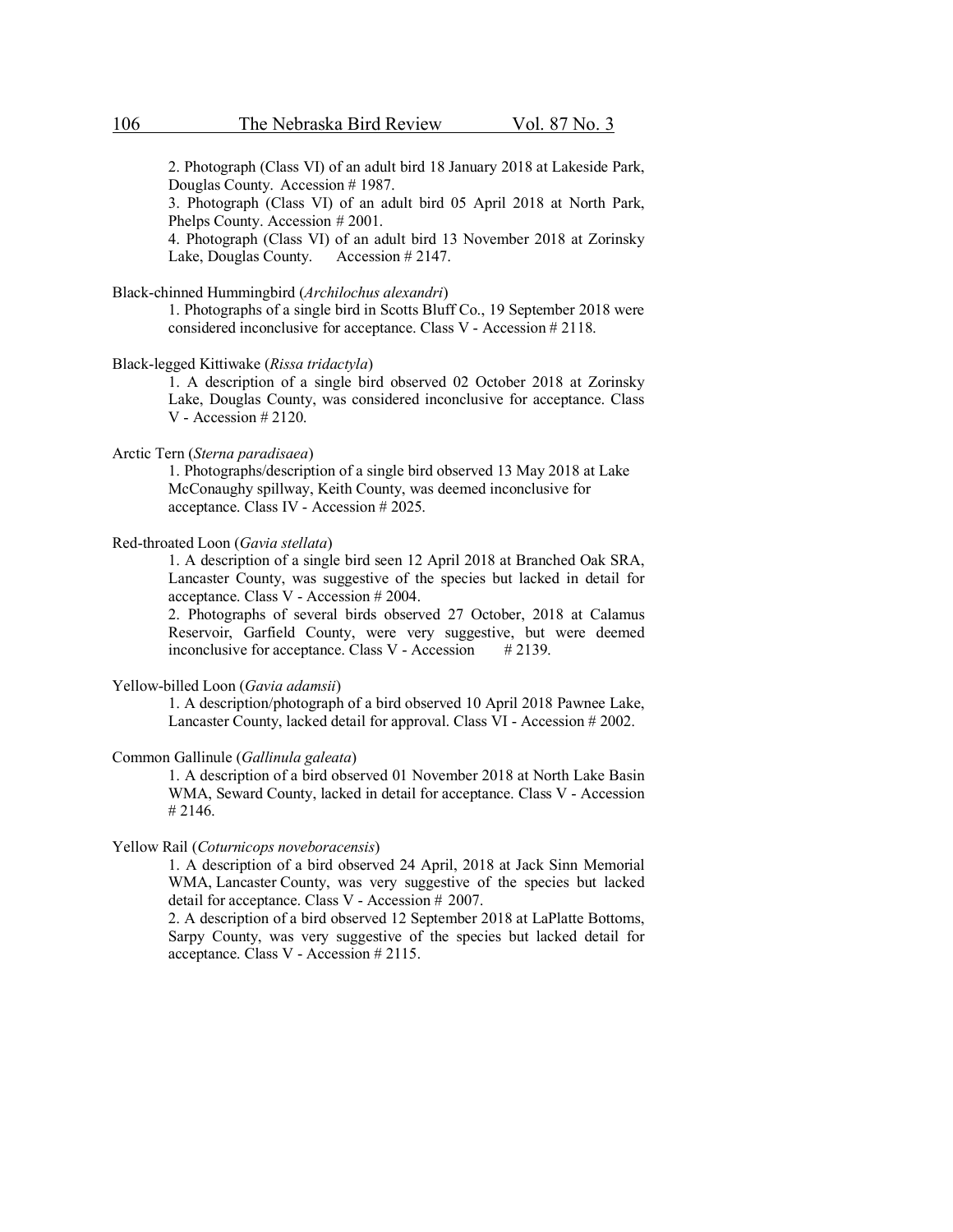#### Common Raven (*Corvus corax*)

1. A description of a bird observed 01 January 2018 west of McCook, Red Willow County, was very suggestive but lacked detail for acceptance. Class V - Accession # 1977.

2. A description of a bird observed 08 January 2018 along I-80 in Kimball County lacked detail for acceptance. Class V - Accession # 1984.

## Western Bluebird (*Sialia mexicana*)

1. A description of a pair of birds observed 25 October 2018 at Wildcat Hills Nature Center, Scotts Bluff County, lacked in detail to add this species to the state list. Class V – Accession  $\#2138$ .

## Varied Thrush (*Ixoreus naevius*)

1. A description of a single bird observed 13 February 2018 at Pioneers Park, Lancaster County, was suggestive of the species but lacked in detail for acceptance. Class V - Accession # 1991.

2. A description of a single bird in Hamilton Co., 08 December 2018 was suggestive of the species but lacked in detail for acceptance. Class V - Accession # 2154.

## Evening Grosbeak (*Coccothraustes vespertinus*)

1. A description of birds observed in Dawes Co., 29 April 2018 was suggestive of this species but lacked in detail for acceptance. Class  $V -$ Accession # 2009.

## Pine Grosbeak (*Pinicola enucleator*)

1. A photograph was received of a bird observed 24 May 2018 near Sutherland, Lincoln County, was deemed inconclusive. Class VI - Accession # 2050.

## White-winged Crossbill (*Loxia leucoptera*)

1. A description of two birds seen 26 February 2018 in North Platte, Lincoln County, was suggestive of the species but lacked detail for approval. Class IV – Accession # 1996.

#### Baird's Sparrow (*Centronyx bairdii*)

1. A description of two birds observed 28 April 2018 in Saline County was very suggestive of the species but was deemed inconclusive. Class V - Accession # 2008.

#### Worm-eating Warbler (*Helmitheros vermivorum*)

1. A description of a bird heard calling 08 May 2018 at Fontanelle Forest, Sarpy County, was deemed inconclusive. Class V - Accession # 2017. 2. A description of a single bird observed 11 May 2018 at Fontanelle Forest, Sarpy County, was very suggestive of the species but lacked in detail for acceptance. Class IV - Accession # 2023.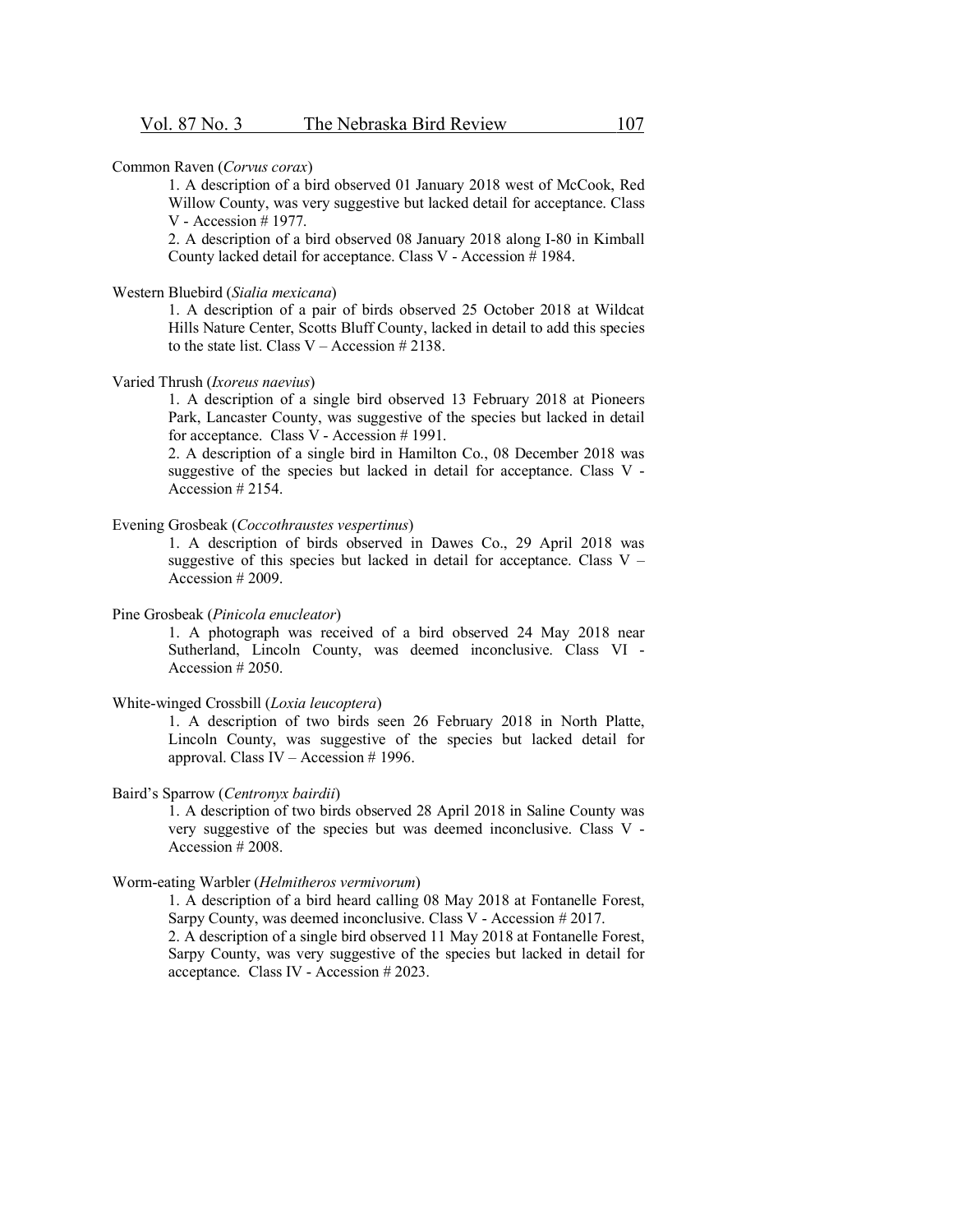| 108<br>The Nebraska Bird Review | Vol. 87 No. 3 |
|---------------------------------|---------------|
|---------------------------------|---------------|

#### **NOURC Non-Review List Records (Received in 2018) Filed Without Votes:**

The following records are those of species not on the NOURC Review List but which have been accessioned due to other circumstances (out-of range, nonnormal date of occurrence, unusual nesting record, etc.). These records have been filed without NOURC votes.

## Gray Partridge (*Perdix perdix*)

1. Photographs (MAB) were filed of a pair with young observed 16 August 2018 west of Brunswick on Hwy 20, Antelope County. Accession # 2108.

#### Northern Goshawk (*Accipiter gentilis*)

1. Photographs (JR) of an immature bird 20 October 2018 at the Gering Cemetery, Scotts Bluff County, were filed. Accession # 2135.

#### Lesser Goldfinch (*Spinus psaltria*)

1. Photographs (GH) were filed of a green-backed male coming to a feeder 04 May 2018 in Murray, Cass County. A similar bird was photographed in Murray in January 2017. Accession # 2016.

#### MacGillivray's Warbler (*Geothlypis tolmiei)*

1. Photographs (JR) of a possible adult female observed 10 October 2018 in Omaha, Douglas County, were filed. Accession # 2130.

## Yellow-throated Warbler (*Setophaga dominica*)

1. A photograph (JiP) was filed of an adult male observed 13 November 2018 coming to a feeder in North Platte, Lincoln County. Accession # 2148.

#### Western Tanager (*Piranga ludoviciana*)

1. Photographs (MW) of an eastward adult male observed 11 May 2018 in Wilderness Park, Lancaster County, were filed. Accession # 2022.

## **Acknowledgments:**

The 2018 NOURC would like to thank the following observers who contributed records included in this report:

Danny Akers (DA), Edward Allen (EA), Noah Arthur (NA), Carla Barbaro (CB), Wendy Becker (WB), Elliott Bedows (EB), Matt Beisel (MB), Scott Bradley (SB), Ed M. Brogie (EMB), Mark A. Brogie (MAB), Barbara Brown (BB), John Carlini (JC), Kathy Carroll (KC), Cameron Carver (CCa), Colleen Childers (CCh), Mary Clausen (MC), Colin Croft (CC), Boni Edwards (BE), Larry Einemann (LE), William Flack (WF), Rita Flohr (RF), Andrew Furman (AF), Tom Gannon (TG), Katie Gooby (KG), Rachel Hall (RH), Greg Hartel (GH), Kadynn Hatfield (KH), Matt Haugen (MH), Terese Hill (TH), Ian Hoppe (IH), Paula Hoppe (PH), Bill Huser